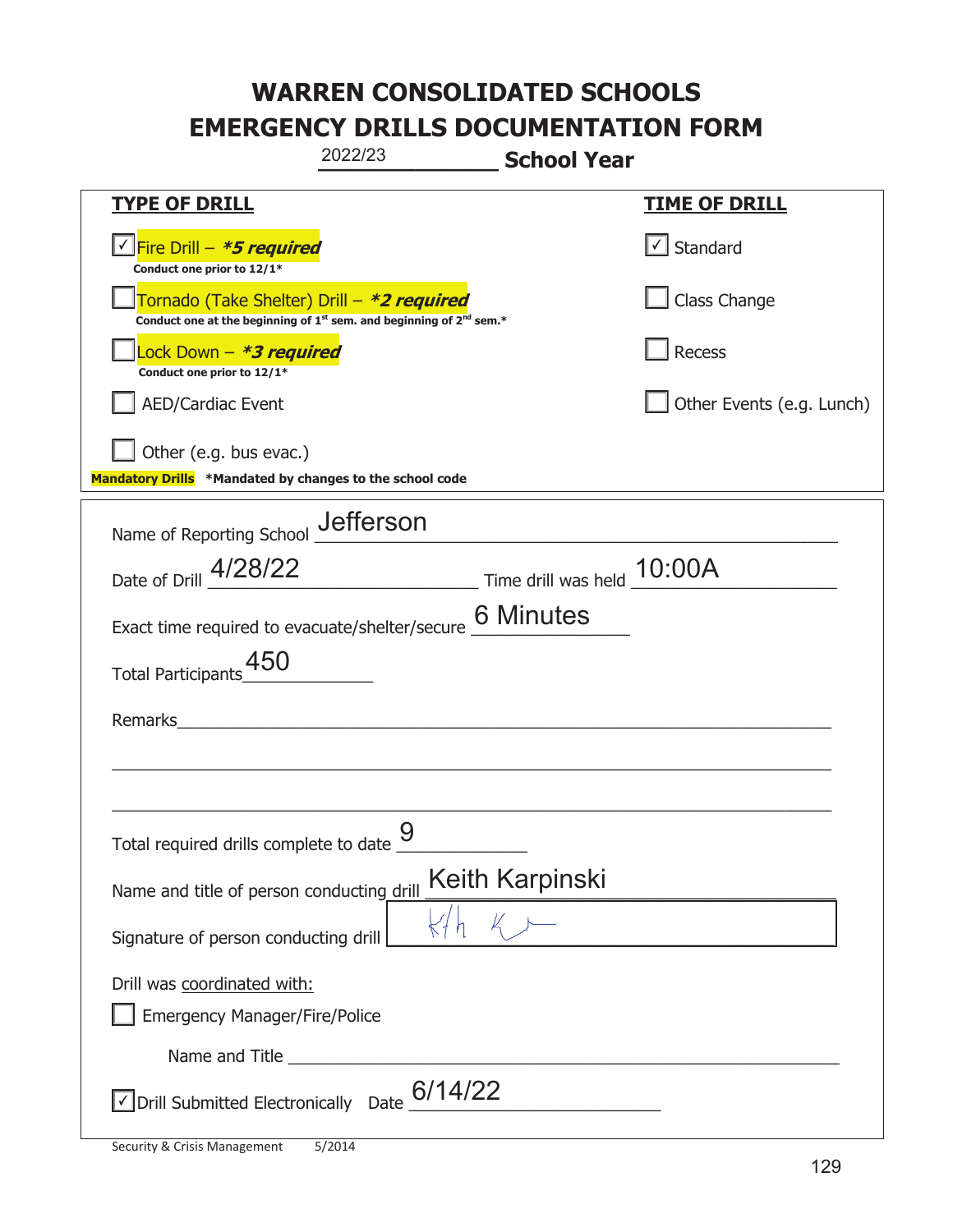|                                                                                    | 2022/23                                                                                     | <b>School Year</b>          |                           |
|------------------------------------------------------------------------------------|---------------------------------------------------------------------------------------------|-----------------------------|---------------------------|
| <b>TYPE OF DRILL</b>                                                               |                                                                                             |                             | <u>TIME OF DRILL</u>      |
| V Fire Drill - *5 required<br>Conduct one prior to 12/1*                           |                                                                                             |                             | $\cup$ Standard           |
| Tornado (Take Shelter) Drill – *2 required                                         | Conduct one at the beginning of 1 <sup>st</sup> sem. and beginning of 2 <sup>nd</sup> sem.* |                             | Class Change              |
| Lock Down – <b>*<i>3 required</i></b><br>Conduct one prior to 12/1*                |                                                                                             |                             | Recess                    |
| <b>AED/Cardiac Event</b>                                                           |                                                                                             |                             | Other Events (e.g. Lunch) |
| Other (e.g. bus evac.)<br>Mandatory Drills *Mandated by changes to the school code |                                                                                             |                             |                           |
| Name of Reporting School _Uefferson                                                |                                                                                             |                             |                           |
| Date of Drill 5/24/2022 Time drill was held 10:40A                                 |                                                                                             |                             |                           |
| Exact time required to evacuate/shelter/secure 7 minutes                           |                                                                                             |                             |                           |
| Total Participants_450                                                             |                                                                                             |                             |                           |
| Remarks                                                                            |                                                                                             |                             |                           |
|                                                                                    |                                                                                             |                             |                           |
| Total required drills complete to date                                             | 10                                                                                          |                             |                           |
| Name and title of person conducting drill                                          |                                                                                             | Keith Karpinski<br>KHA KINA |                           |
| Signature of person conducting drill                                               |                                                                                             |                             |                           |
| Drill was coordinated with:<br><b>Emergency Manager/Fire/Police</b>                |                                                                                             |                             |                           |
|                                                                                    |                                                                                             |                             |                           |
| $\sqrt{\ }$ Drill Submitted Electronically Date $\frac{5/27/2022}{\ }$             |                                                                                             |                             |                           |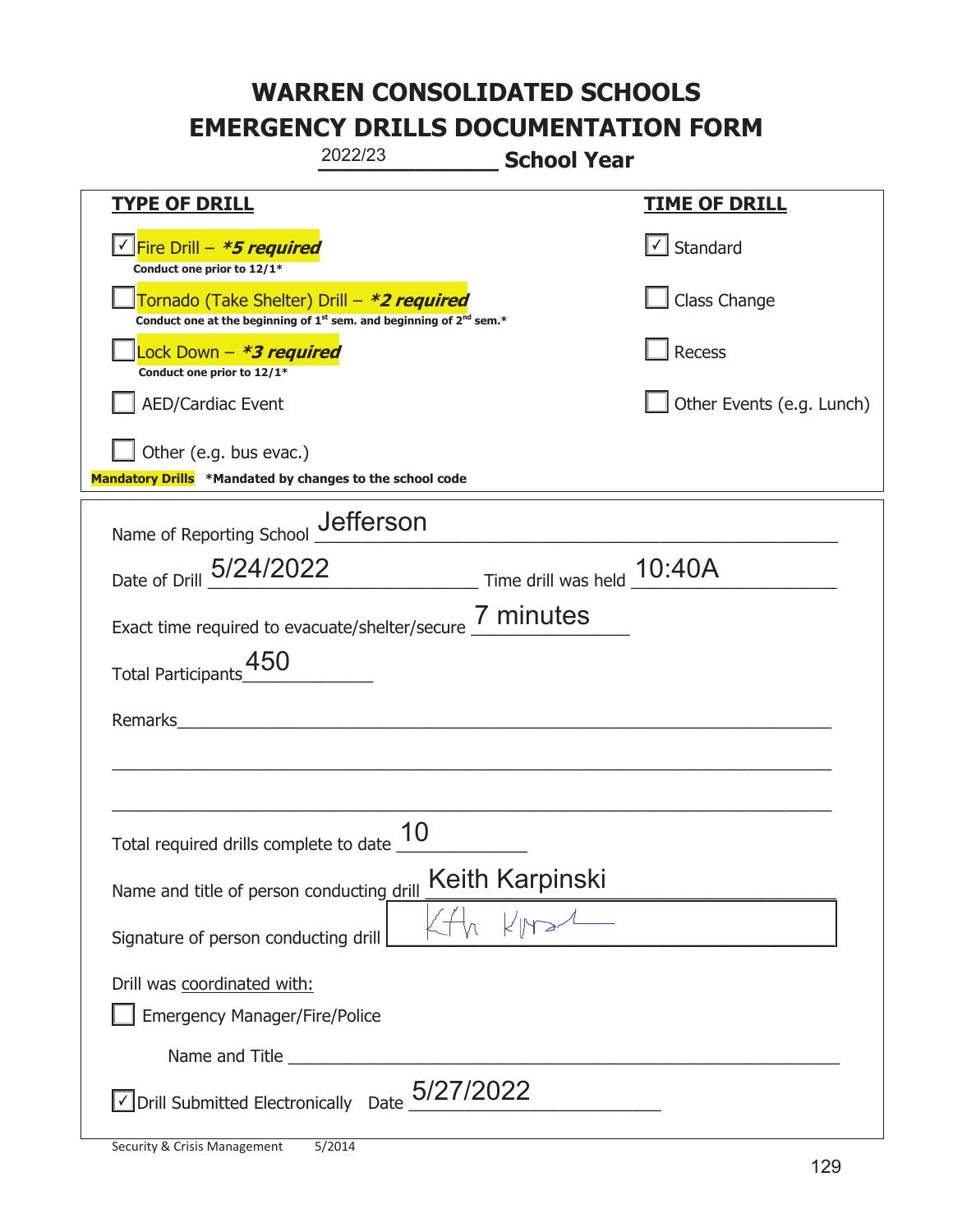|                                                                                                                       | 2021/22 | <b>School Year</b>              |                           |
|-----------------------------------------------------------------------------------------------------------------------|---------|---------------------------------|---------------------------|
| <u>TYPE OF DRILL</u>                                                                                                  |         |                                 | <u>TIME OF DRILL</u>      |
| Fire Drill - *5 required<br>Conduct one prior to 12/1*                                                                |         |                                 | Standard                  |
| Tornado (Take Shelter) Drill – *2 required<br>Conduct one at the beginning of $1st$ sem. and beginning of $2nd$ sem.* |         |                                 | Class Change              |
| Lock Down - *3 required<br>Conduct one prior to 12/1*                                                                 |         |                                 | Recess                    |
| AED/Cardiac Event                                                                                                     |         |                                 | Other Events (e.g. Lunch) |
| Other (e.g. bus evac.)<br>Mandatory Drills *Mandated by changes to the school code                                    |         |                                 |                           |
| Name of Reporting School Jefferson                                                                                    |         |                                 |                           |
| Date of Drill 4/21/2022 Time drill was held 2:35P                                                                     |         |                                 |                           |
| Exact time required to evacuate/shelter/secure $\frac{3 \text{ minutes}}{4}$                                          |         |                                 |                           |
| 450<br><b>Total Participants</b>                                                                                      |         |                                 |                           |
| Remarks                                                                                                               |         |                                 |                           |
|                                                                                                                       |         |                                 |                           |
| Total required drills complete to date $\underline{\mathcal{8}}$                                                      |         |                                 |                           |
| Name and title of person conducting drill                                                                             |         | Keith Karpinski<br>Flank Carles |                           |
| Signature of person conducting drill                                                                                  |         |                                 |                           |
| Drill was coordinated with:<br><b>Emergency Manager/Fire/Police</b>                                                   |         |                                 |                           |
|                                                                                                                       |         |                                 |                           |
| $\vee$ Drill Submitted Electronically Date $\frac{4/21/22}{\cdots}$                                                   |         |                                 |                           |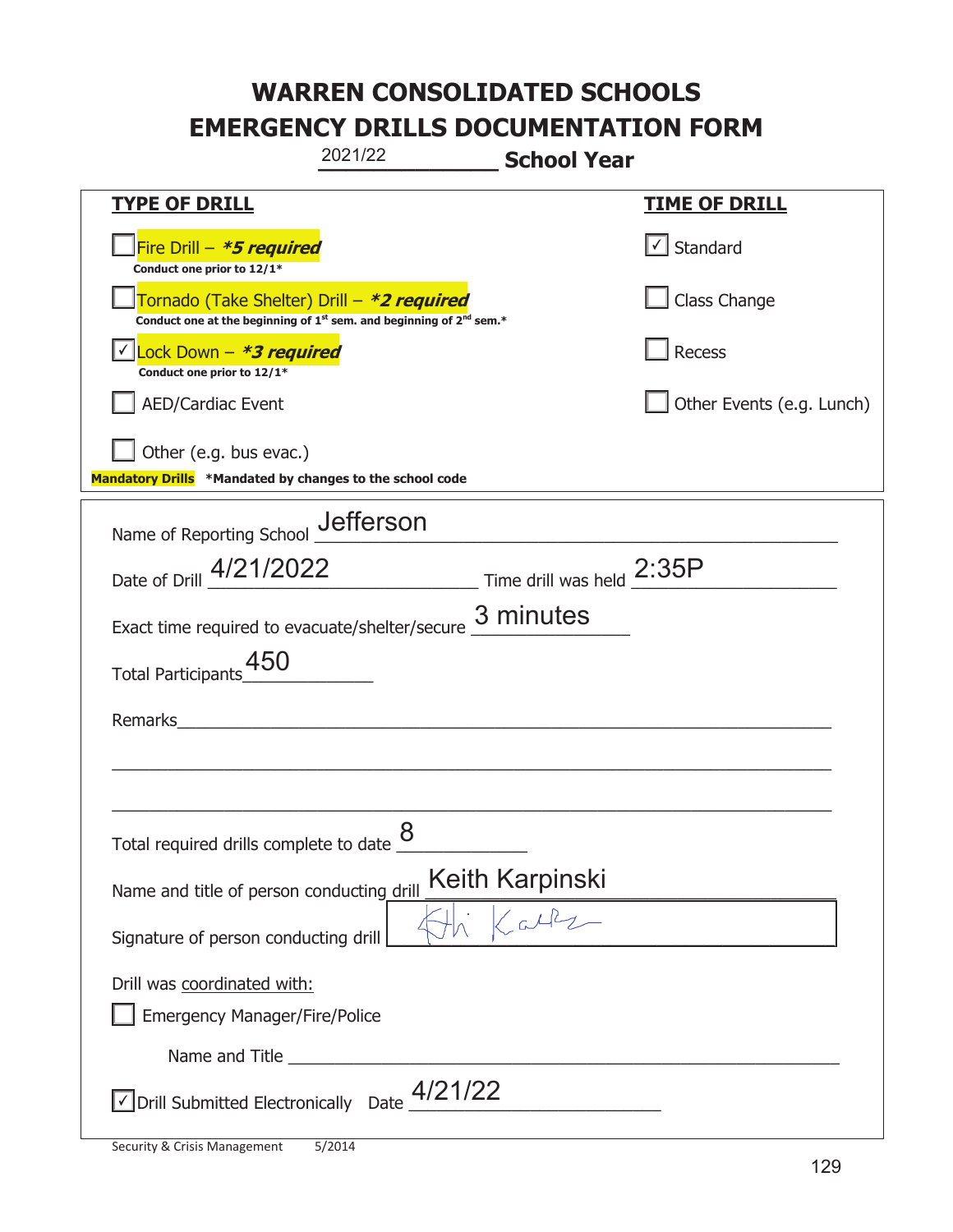| 2021/22<br><b>School Year</b>                                                                                                             |                                   |  |  |  |
|-------------------------------------------------------------------------------------------------------------------------------------------|-----------------------------------|--|--|--|
| <b>TYPE OF DRILL</b>                                                                                                                      | <b>TIME OF DRILL</b>              |  |  |  |
| Fire Drill - *5 required<br>Conduct one prior to 12/1*                                                                                    | $\lfloor \angle \rfloor$ Standard |  |  |  |
| Tornado (Take Shelter) Drill - *2 required<br>Conduct one at the beginning of 1 <sup>st</sup> sem. and beginning of 2 <sup>nd</sup> sem.* | Class Change                      |  |  |  |
| Lock Down – <b><i>*3 required</i></b><br>Conduct one prior to 12/1*                                                                       | Recess                            |  |  |  |
| <b>AED/Cardiac Event</b>                                                                                                                  | Other Events (e.g. Lunch)         |  |  |  |
| Other (e.g. bus evac.)<br>Mandatory Drills *Mandated by changes to the school code                                                        |                                   |  |  |  |
| Name of Reporting School __ defferson                                                                                                     |                                   |  |  |  |
| Date of Drill 3/24/2022 Time drill was held 2:00P                                                                                         |                                   |  |  |  |
| Exact time required to evacuate/shelter/secure 5 minutes                                                                                  |                                   |  |  |  |
| Total Participants_430                                                                                                                    |                                   |  |  |  |
| We altered the times for each class while they were taking shelter.<br>Remarks                                                            |                                   |  |  |  |
| We did this to avoid spreading the flu.                                                                                                   |                                   |  |  |  |
|                                                                                                                                           |                                   |  |  |  |
| 7<br>Total required drills complete to date                                                                                               |                                   |  |  |  |
| <b>Keith Karpinski</b><br>Name and title of person conducting drill                                                                       |                                   |  |  |  |
| Signature of person conducting drill                                                                                                      |                                   |  |  |  |
| Drill was coordinated with:<br><b>Emergency Manager/Fire/Police</b>                                                                       |                                   |  |  |  |
|                                                                                                                                           |                                   |  |  |  |
| $\overline{\mathcal{L}}$ Drill Submitted Electronically Date $3/24/2022$                                                                  |                                   |  |  |  |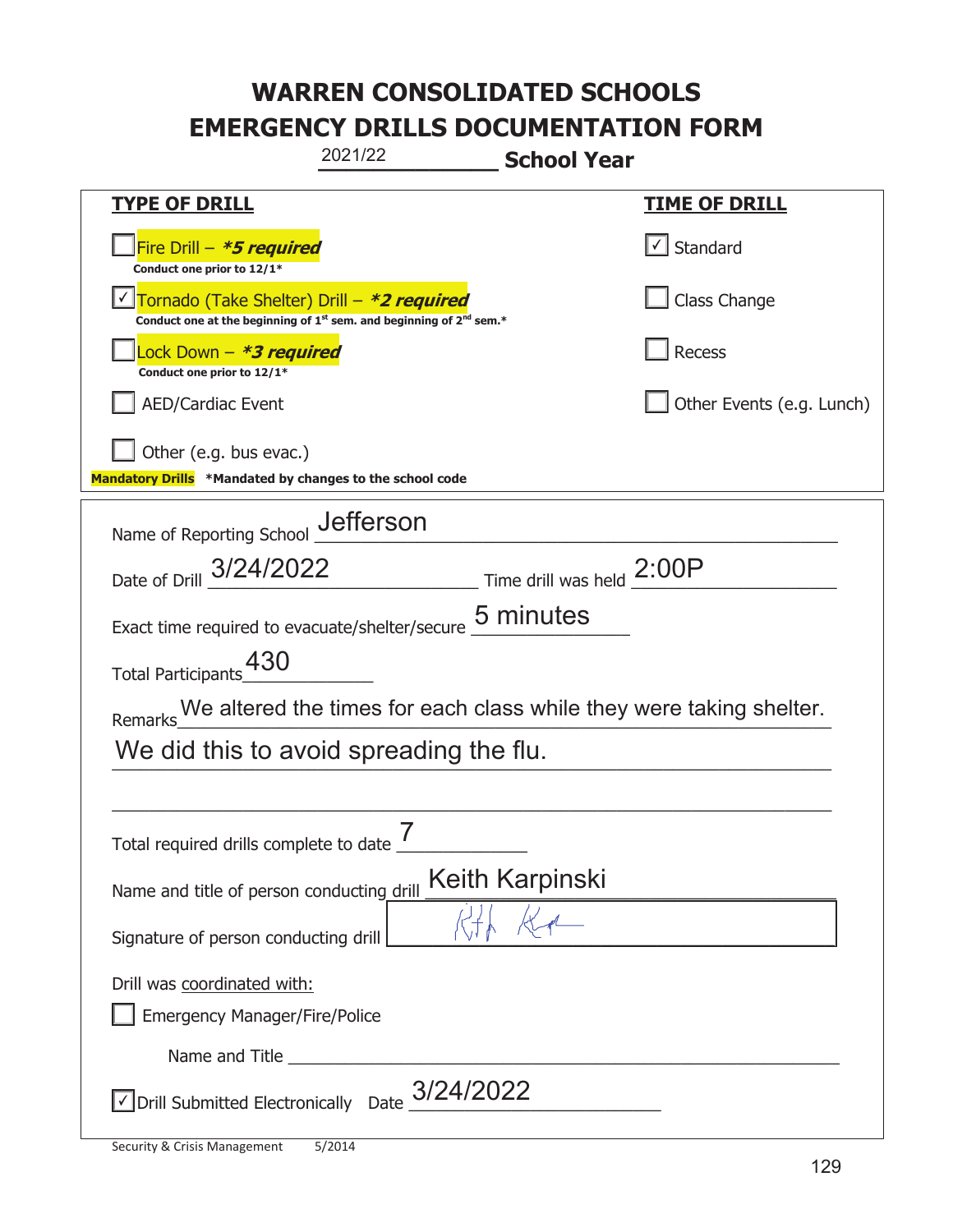|                                                                                             | 2021/22                                                                       | <b>School Year</b>                                              |                           |
|---------------------------------------------------------------------------------------------|-------------------------------------------------------------------------------|-----------------------------------------------------------------|---------------------------|
| <u>TYPE OF DRILL</u>                                                                        |                                                                               |                                                                 | <u>TIME OF DRILL</u>      |
| Fire Drill - *5 required<br>Conduct one prior to 12/1*                                      |                                                                               |                                                                 | $\cup$ Standard           |
| Tornado (Take Shelter) Drill – *2 required                                                  | Conduct one at the beginning of $1^{st}$ sem. and beginning of $2^{nd}$ sem.* |                                                                 | Class Change              |
| Lock Down - *3 required<br>Conduct one prior to 12/1*                                       |                                                                               |                                                                 | Recess                    |
| <b>AED/Cardiac Event</b>                                                                    |                                                                               |                                                                 | Other Events (e.g. Lunch) |
| Other (e.g. bus evac.)<br>Mandatory Drills *Mandated by changes to the school code          |                                                                               |                                                                 |                           |
| Name of Reporting School _Jefferson                                                         |                                                                               |                                                                 |                           |
| Date of Drill 1/20/2022                                                                     |                                                                               | $\frac{1.50P}{1.50P}$ Time drill was held $\frac{1.50P}{1.50P}$ |                           |
| Exact time required to evacuate/shelter/secure 7 minutes                                    |                                                                               |                                                                 |                           |
| Total Participants_450                                                                      |                                                                               |                                                                 |                           |
| Remarks                                                                                     | Utilized the ALICE protocols for the drill.                                   |                                                                 |                           |
| The cone was moved several times outside the                                                |                                                                               |                                                                 |                           |
| building.                                                                                   |                                                                               |                                                                 |                           |
| Total required drills complete to date $6 \over 6$                                          |                                                                               |                                                                 |                           |
| Name and title of person conducting drill                                                   |                                                                               | Keith Karpinski                                                 |                           |
| Signature of person conducting drill                                                        |                                                                               | KMPC                                                            |                           |
| Drill was coordinated with:<br><b>Emergency Manager/Fire/Police</b>                         |                                                                               |                                                                 |                           |
|                                                                                             |                                                                               |                                                                 |                           |
| $\sqrt{\text{Drill}}$ Submitted Electronically Date $\frac{1/20/2022}{\sqrt{\text{Drill}}}$ |                                                                               |                                                                 |                           |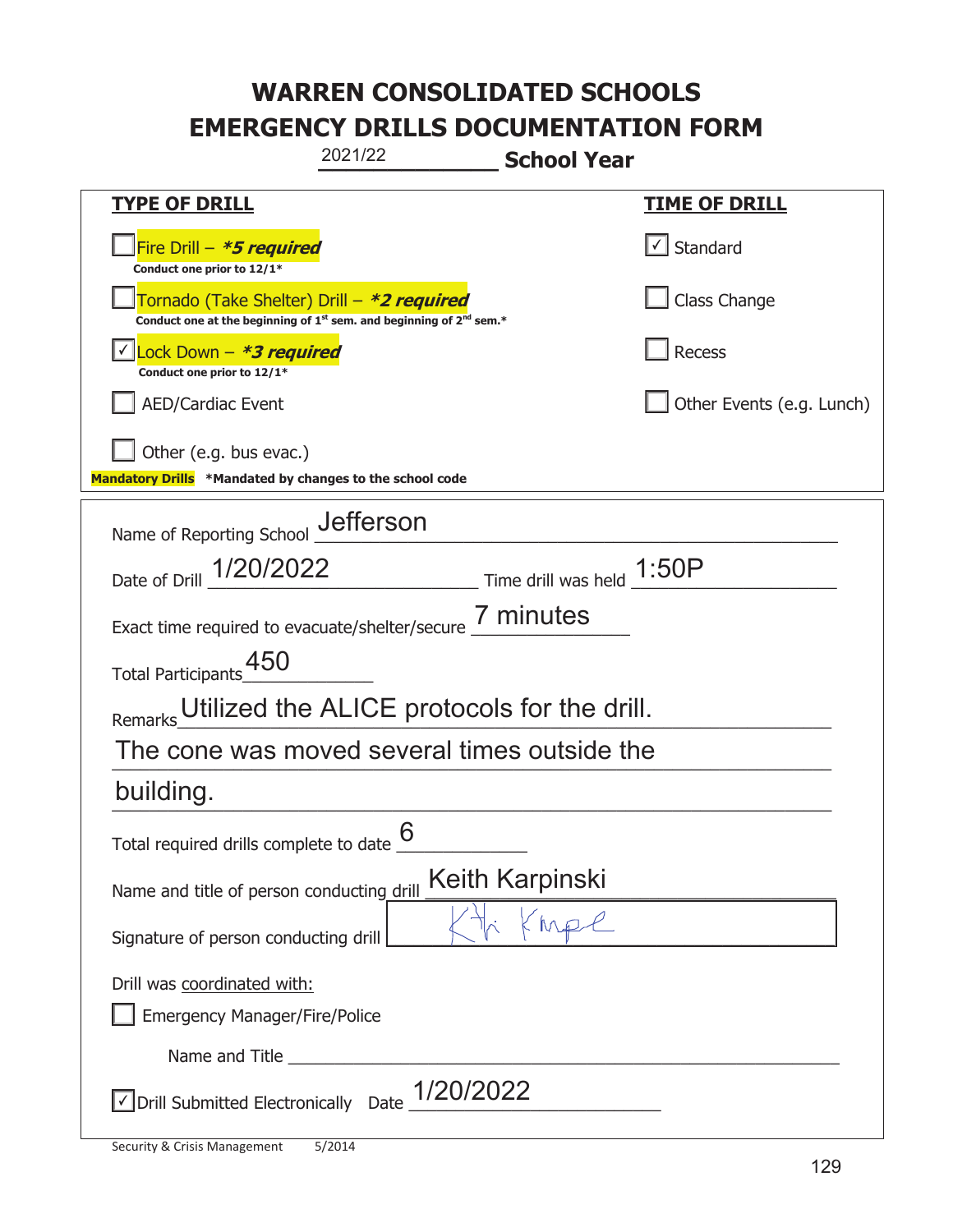| 2021/22<br><b>School Year</b>                                                                                                             |                              |  |  |  |
|-------------------------------------------------------------------------------------------------------------------------------------------|------------------------------|--|--|--|
| <b>TYPE OF DRILL</b>                                                                                                                      | <u>TIME OF DRILL</u>         |  |  |  |
| Fire Drill - *5 required<br>Conduct one prior to 12/1*                                                                                    | $\vert \cdot \vert$ Standard |  |  |  |
| Tornado (Take Shelter) Drill - *2 required<br>Conduct one at the beginning of 1 <sup>st</sup> sem. and beginning of 2 <sup>nd</sup> sem.* | Class Change                 |  |  |  |
| Lock Down – <b>*<i>3 required</i></b><br>Conduct one prior to 12/1*                                                                       | Recess                       |  |  |  |
| <b>AED/Cardiac Event</b>                                                                                                                  | Other Events (e.g. Lunch)    |  |  |  |
| Other (e.g. bus evac.)<br>Mandatory Drills *Mandated by changes to the school code                                                        |                              |  |  |  |
| Name of Reporting School _Uefferson                                                                                                       |                              |  |  |  |
| Date of Drill 1/11/2022<br>Time drill was held 10:00A                                                                                     |                              |  |  |  |
| 6 minutes<br>Exact time required to evacuate/shelter/secure                                                                               |                              |  |  |  |
| Total Participants 450                                                                                                                    |                              |  |  |  |
| Modified the travel to each safe location<br>Remarks                                                                                      |                              |  |  |  |
| because of COVID                                                                                                                          |                              |  |  |  |
|                                                                                                                                           |                              |  |  |  |
| 5<br>Total required drills complete to date                                                                                               |                              |  |  |  |
| Name and title of person conducting drill                                                                                                 |                              |  |  |  |
| Signature of person conducting drill                                                                                                      |                              |  |  |  |
| Drill was coordinated with:<br><b>Emergency Manager/Fire/Police</b>                                                                       |                              |  |  |  |
|                                                                                                                                           |                              |  |  |  |
| $\sqrt{2}$ Drill Submitted Electronically Date $1/20/2022$                                                                                |                              |  |  |  |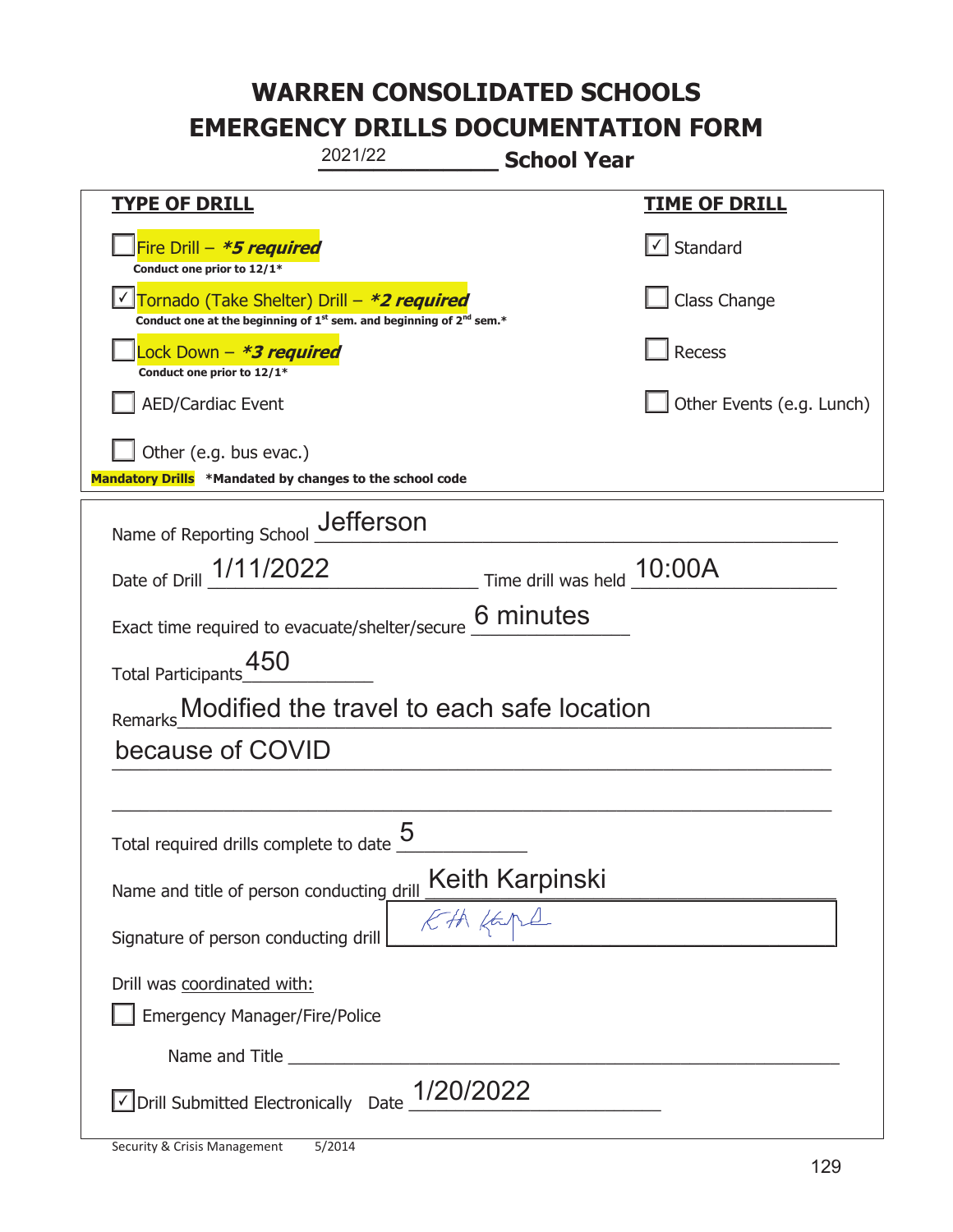|                                                                                    | 2021/22                                                                                     | <b>School Year</b> |                           |
|------------------------------------------------------------------------------------|---------------------------------------------------------------------------------------------|--------------------|---------------------------|
| <b>TYPE OF DRILL</b>                                                               |                                                                                             |                    | <u>TIME OF DRILL</u>      |
| <u>√ Fire Drill – *5 required</u><br>Conduct one prior to 12/1*                    |                                                                                             |                    | $\vert$ Standard          |
| Tornado (Take Shelter) Drill – *2 required                                         | Conduct one at the beginning of 1 <sup>st</sup> sem. and beginning of 2 <sup>nd</sup> sem.* |                    | Class Change              |
| Lock Down - <b><i>*3 required</i></b><br>Conduct one prior to 12/1*                |                                                                                             |                    | Recess                    |
| <b>AED/Cardiac Event</b>                                                           |                                                                                             |                    | Other Events (e.g. Lunch) |
| Other (e.g. bus evac.)<br>Mandatory Drills *Mandated by changes to the school code |                                                                                             |                    |                           |
| Name of Reporting School __ defferson                                              |                                                                                             |                    |                           |
| Date of Drill 11/17/2021 Time drill was held 2:00P                                 |                                                                                             |                    |                           |
| Exact time required to evacuate/shelter/secure                                     |                                                                                             | 5 minutes          |                           |
| Total Participants_450                                                             |                                                                                             |                    |                           |
| Remarks                                                                            |                                                                                             |                    |                           |
|                                                                                    |                                                                                             |                    |                           |
| Total required drills complete to date                                             | $\overline{4}$                                                                              |                    |                           |
| Name and title of person conducting drill                                          |                                                                                             | Keith Karpinski    |                           |
| Signature of person conducting drill                                               |                                                                                             |                    |                           |
| Drill was coordinated with:<br><b>Emergency Manager/Fire/Police</b>                |                                                                                             |                    |                           |
|                                                                                    |                                                                                             |                    |                           |
| $\vee$ Drill Submitted Electronically Date $\underline{11/19/21}$                  |                                                                                             |                    |                           |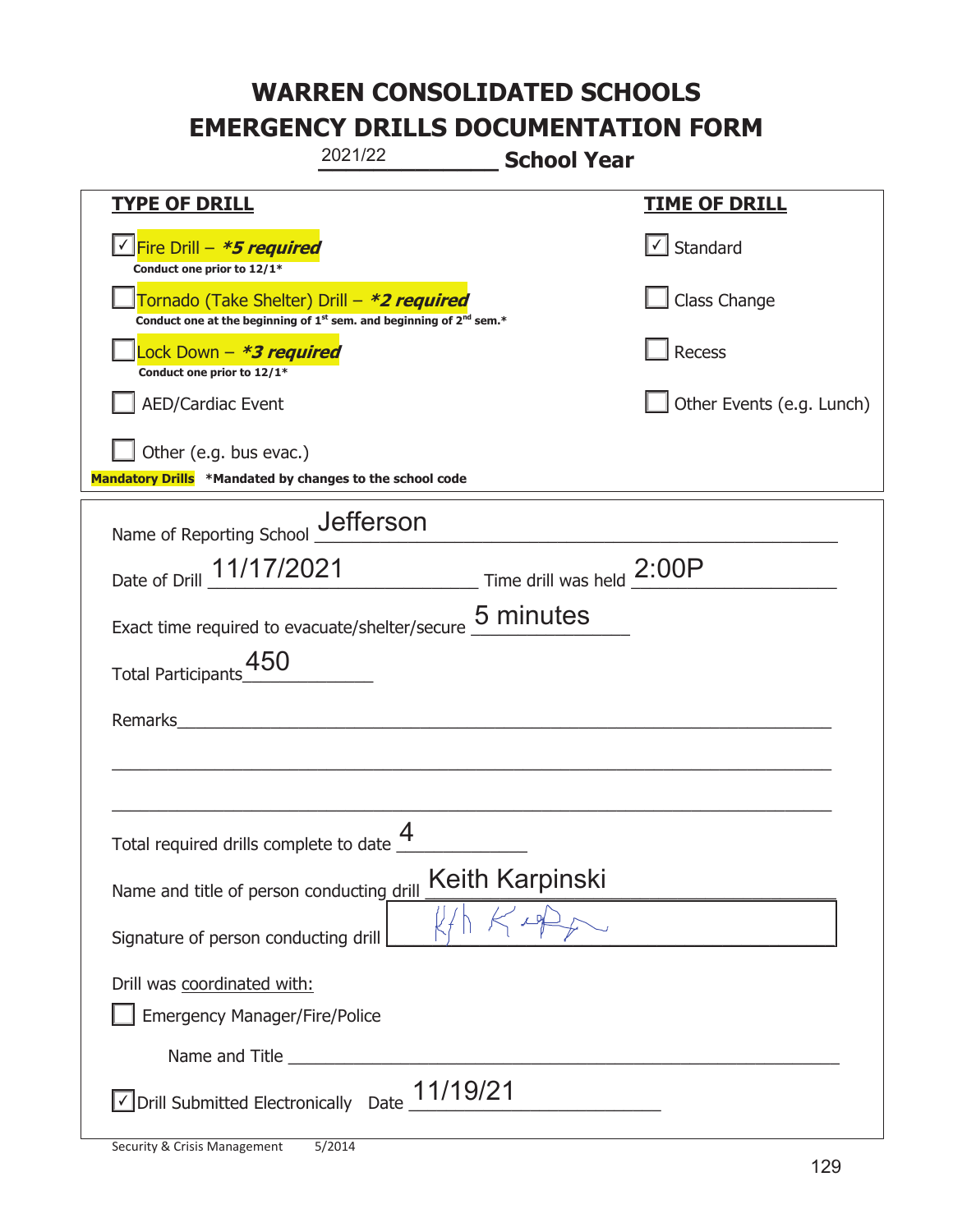|                                                                                                                                           | 2021/22 | <b>School Year</b> |                           |
|-------------------------------------------------------------------------------------------------------------------------------------------|---------|--------------------|---------------------------|
| <b>TYPE OF DRILL</b>                                                                                                                      |         |                    | <u>TIME OF DRILL</u>      |
| Fire Drill - *5 required<br>Conduct one prior to 12/1*                                                                                    |         |                    | $\cup$ Standard           |
| Tornado (Take Shelter) Drill – *2 required<br>Conduct one at the beginning of 1 <sup>st</sup> sem. and beginning of 2 <sup>nd</sup> sem.* |         |                    | Class Change              |
| Lock Down - *3 required<br>Conduct one prior to 12/1*                                                                                     |         |                    | Recess                    |
| <b>AED/Cardiac Event</b>                                                                                                                  |         |                    | Other Events (e.g. Lunch) |
| Other (e.g. bus evac.)<br>Mandatory Drills *Mandated by changes to the school code                                                        |         |                    |                           |
| Name of Reporting School _Jefferson                                                                                                       |         |                    |                           |
| Date of Drill 11/9/2021 Time drill was held 10:30A                                                                                        |         |                    |                           |
| Exact time required to evacuate/shelter/secure $\underline{\mathsf{5}}$ min                                                               |         |                    |                           |
| Total Participants_450                                                                                                                    |         |                    |                           |
| Remarks ALICE: cone placed in Rotunda and                                                                                                 |         |                    |                           |
| moved to 3 different locations inside and                                                                                                 |         |                    |                           |
| outside of school. Staff reported out                                                                                                     |         |                    |                           |
| Total required drills complete to date                                                                                                    | 3       |                    |                           |
| Name and title of person conducting drill                                                                                                 |         | Keith Karpinski    |                           |
| Signature of person conducting drill                                                                                                      |         |                    |                           |
| Drill was coordinated with:<br><b>Emergency Manager/Fire/Police</b>                                                                       |         |                    |                           |
|                                                                                                                                           |         |                    |                           |
| $\vee$ Drill Submitted Electronically Date $\underline{\hspace{1em}11/9/2021}$                                                            |         |                    |                           |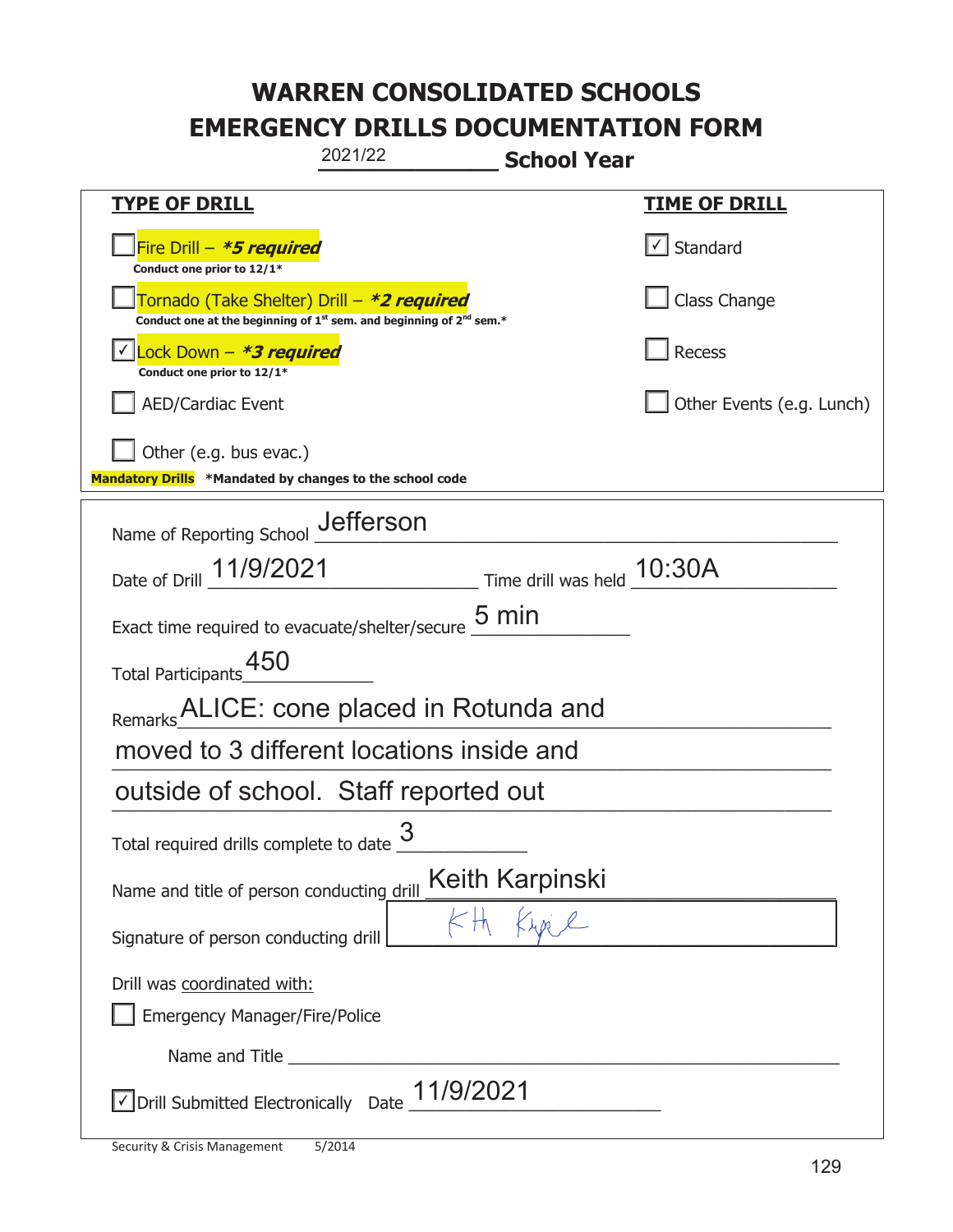|                                                                                    | 2021/22                                                                                     | <b>School Year</b>        |                           |
|------------------------------------------------------------------------------------|---------------------------------------------------------------------------------------------|---------------------------|---------------------------|
| <b>TYPE OF DRILL</b>                                                               |                                                                                             |                           | <u>TIME OF DRILL</u>      |
| <u>√ Fire Drill – *5 required</u><br>Conduct one prior to 12/1*                    |                                                                                             |                           | $\vert$ Standard          |
| Tornado (Take Shelter) Drill – *2 required                                         | Conduct one at the beginning of 1 <sup>st</sup> sem. and beginning of 2 <sup>nd</sup> sem.* |                           | Class Change              |
| Lock Down - <b><i>*3 required</i></b><br>Conduct one prior to 12/1*                |                                                                                             |                           | Recess                    |
| <b>AED/Cardiac Event</b>                                                           |                                                                                             |                           | Other Events (e.g. Lunch) |
| Other (e.g. bus evac.)<br>Mandatory Drills *Mandated by changes to the school code |                                                                                             |                           |                           |
| Name of Reporting School __ defferson                                              |                                                                                             |                           |                           |
| Date of Drill 10/18/2021 Time drill was held 10:38A                                |                                                                                             |                           |                           |
| Exact time required to evacuate/shelter/secure                                     |                                                                                             | 5 Minutes                 |                           |
| 430<br><b>Total Participants</b>                                                   |                                                                                             |                           |                           |
| Remarks                                                                            |                                                                                             |                           |                           |
|                                                                                    |                                                                                             |                           |                           |
|                                                                                    |                                                                                             |                           |                           |
| Total required drills complete to date $\frac{2}{3}$                               |                                                                                             |                           |                           |
| Name and title of person conducting drill                                          |                                                                                             | Keith Karpinski Principal |                           |
| Signature of person conducting drill                                               |                                                                                             |                           |                           |
| Drill was coordinated with:<br><b>Emergency Manager/Fire/Police</b>                |                                                                                             |                           |                           |
|                                                                                    |                                                                                             |                           |                           |
| √ Drill Submitted Electronically Date                                              | 10/18/2021                                                                                  |                           |                           |

t